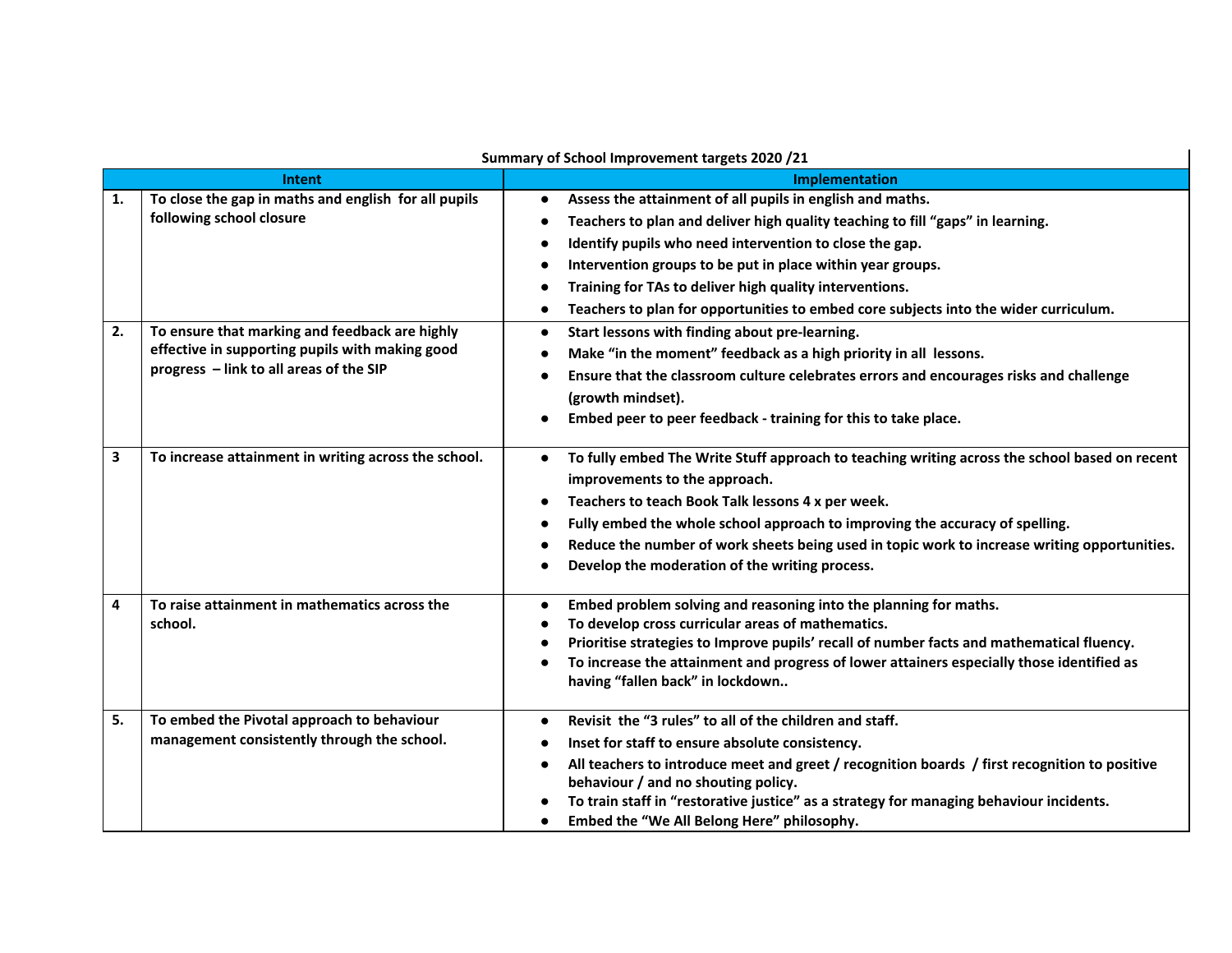| To create detailed mapping of the curriculum linked to the school vision.<br>Identify clear "concepts" to be developed through the school curriculum. |  | To embed the new curriculum across the school and<br>strengthen the wider curriculum |  | All year groups to implement the revised topic plan.<br>To set up umbrella groups to develop the role of subject coordinators. |  |
|-------------------------------------------------------------------------------------------------------------------------------------------------------|--|--------------------------------------------------------------------------------------|--|--------------------------------------------------------------------------------------------------------------------------------|--|
|-------------------------------------------------------------------------------------------------------------------------------------------------------|--|--------------------------------------------------------------------------------------|--|--------------------------------------------------------------------------------------------------------------------------------|--|

|     | To raise the profile of science teaching across the   | To identify any key gaps in learning due to "lockdown".                               |
|-----|-------------------------------------------------------|---------------------------------------------------------------------------------------|
|     | school and increase provision.                        | For staff planning for science to ensure the coverage of all enquiry types.           |
|     |                                                       | To improve the assessment and tracking of science across the school.                  |
| -8. | For Climate Change / sustainability to be at the core | Reduce the amount of waste created in the school - food / resources etc.              |
|     | of the school culture                                 | Reduce the amount of reusable plastic being used by finding alternatives.             |
|     |                                                       | Reduce the amount of energy / water being used.                                       |
|     |                                                       | Make climate change at the heart of the curriculum and a key concept to be developed. |
|     |                                                       | Implement the Living Streets pilot road closure scheme.                               |

| To implement the new RSHE policy and schemes of | Staff to plan for teaching the scheme of work for RSHE                        |
|-------------------------------------------------|-------------------------------------------------------------------------------|
| work.                                           | All pupils to do a minimum of 1 hours exercise per day - Active 60 initiative |
|                                                 | Pupils to understand the importance of exercise.                              |
|                                                 | Pupils to understand the importance of a healthy balanced diet.               |
|                                                 | To improve the mental health of all pupils.                                   |
|                                                 |                                                                               |

| 10 | For all pupils to understand their brain and to<br>further deepen growth mindset.                           | All children understand about building neural pathways and their link to growth mindset.<br>All children know the key functions of the parts of their brain<br>Children can make links between their emotions and their brain function.<br>Use knowledge of cognitive memory to shape lessons. |
|----|-------------------------------------------------------------------------------------------------------------|------------------------------------------------------------------------------------------------------------------------------------------------------------------------------------------------------------------------------------------------------------------------------------------------|
| 11 | To increase pupils' understanding of racial and<br>sexual equality and to eradicate homophobic<br>comments. | Implement the Stone Wall teaching resources to support eradicating homophobic language<br>Embed the use of the terms "We all belong here" and "Supersnitch"<br>Continue to extend school links with other faiths and their places of worship.                                                  |
| 12 | To increase the effectiveness of SEN interventions.                                                         | Continue to implement the SEN information tracker.<br>Have a rigorous process of evaluating the effectiveness of interventions being used across the<br>school.<br>Improve CPD for all staff but with clear focus on support staff.                                                            |